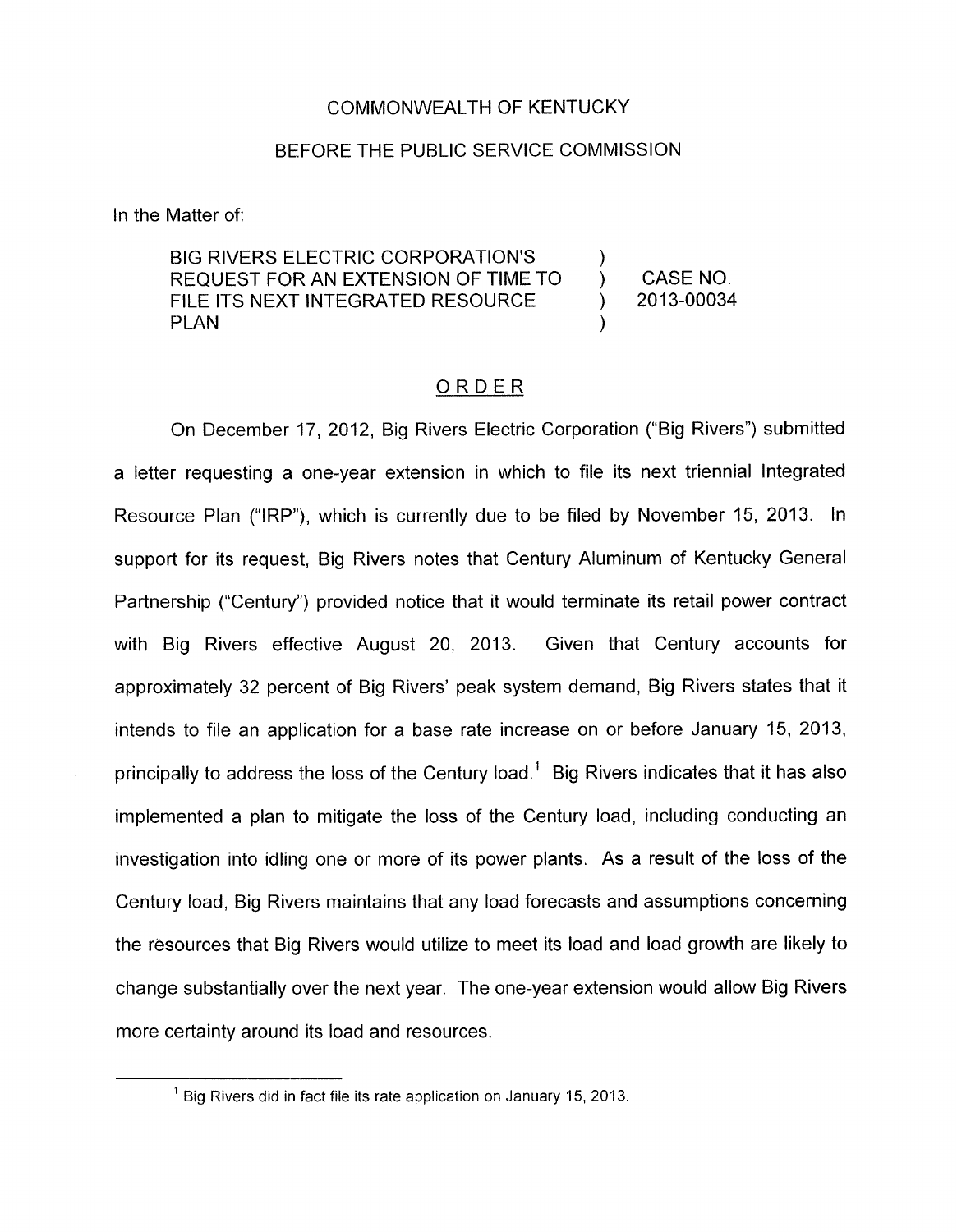Having reviewed Big Rivers' December 17, 2012 letter, the Commission will treat the letter as a motion to extend the time in which to file its next triennial IRP. The Commission finds that Big Rivers has established good cause to allow it to delay its next IRP filing. However, the Commission finds that a six-month extension, or until May 15, 2014, would provide a reasonable time for Big Rivers to achieve a degree of certainty concerning its load requirements and the resource mix to meet its load.

IT IS THEREFORE ORDERED that Big Rivers shall have an extension of six months, or until May 15, 2014, in which to file its next triennial IRP.

By the Commission



**ATTE** Executive Director

Case No. 2013-00034